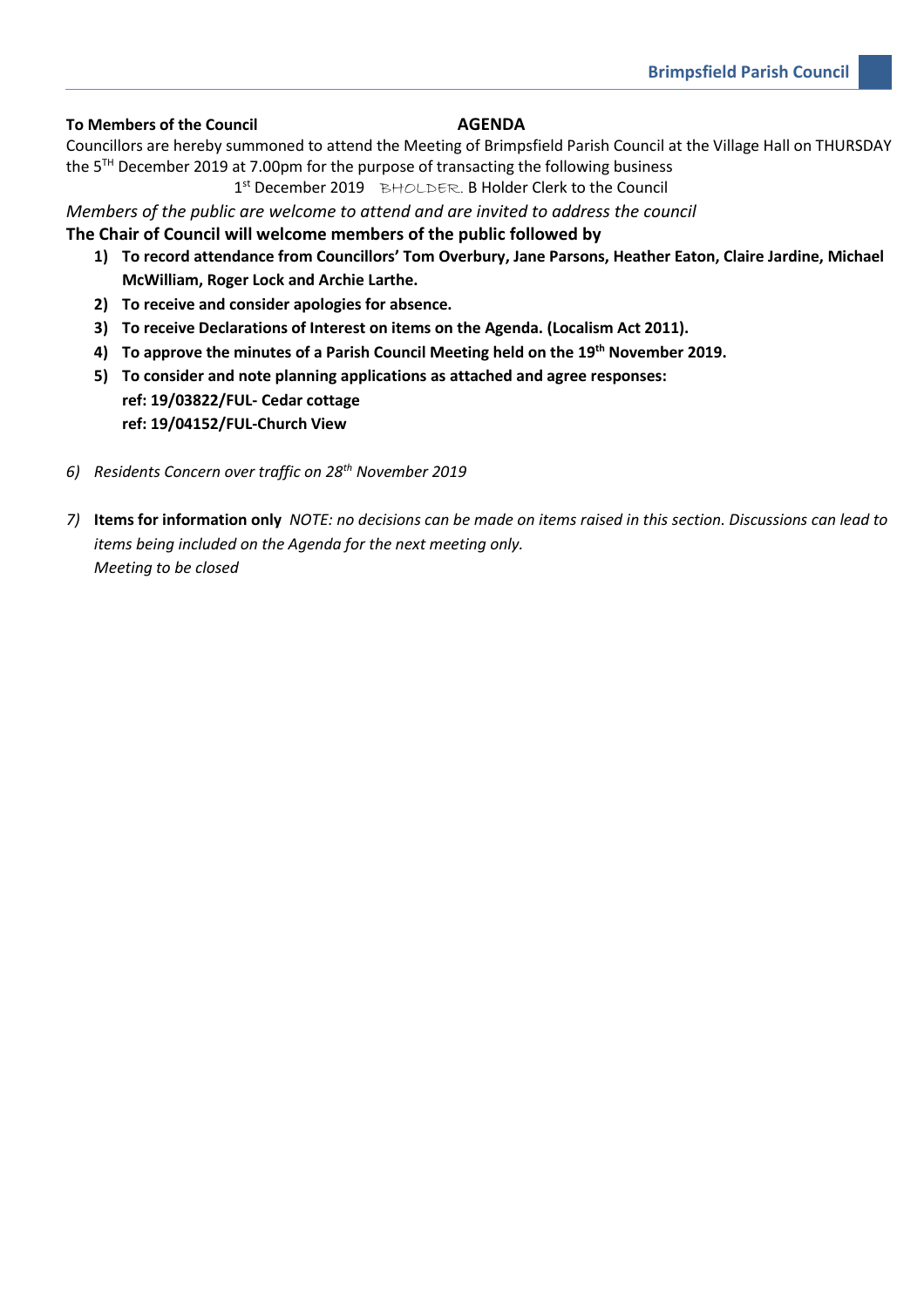Draft Minutes of the Meeting of Brimpsfield Parish Council at the Village Hall on TUESDAY the 19th November 2019 at 7.30pm

# **The Chair of Council opened the meeting followed by**

- **1) Council recorded attendance as Councillors' Tom Overbury, Jane Parsons, Heather Eaton, Claire Jardine, Michael McWilliam, Roger Lock and Archie Larthe and District Councillor Judd. No members of the public attended**
- **2) Council received no apologies for absence.**
- **3) Council received Declarations of Interest on items on the Agenda for Item 11 Cllr Overbury and Cllr Larthe**
- **4) Approved the minutes of a Parish Council Meeting held on the 22nd October 2019 which were then duly signed**
- **5) Matters arising from previous minutes:**
	- **a) Village notice boards – update on Brimpsfield notice board was given by Cllr Eaton, contractor was anticipated to start the work required.**
- **6) Council received comments from District Councillor Judd as part of the public session**
- **7) Hermits Corner update noted**
- **8) Village Hall no update to be discussed**
- **9) Council considered and noted planning applications and agreed responses:**

**19/04020/TCONR works to trees at Calley House Caudle Green-noted**

**19/03575/FUL Conversion and partial demolition of agricultural barns to 5 dwellings at Blacklains Farmno objections/no comment**

**19/03087/FUL Priory Cottage – Application refused- noted**

- **10) Highways and PROW updates were discussed** 
	- **a) Public footpath running from the Knapp towards Longdole (bfwd from September meeting) update received from Cllr Lock that the livery has been removed and the field has stood empty for 3-4 weeks. Footpath is reported as being in quite a reasonable condition**
	- **b) Bridleway 11 –reported by Cllr Lock as being in poor condition in certain areas. Cllr Larthe will speak to landowner and Cllr Overbury will speak to Cotswold Wardens. Clerk may send a letter from the Council if requested by Chair of Council**
	- **c) Bridge over stream adjacent to Watercombe, has been reported and Clerk will send a follow up email to [danny.taylor@gloucestershire.gov.uk](mailto:danny.taylor@gloucestershire.gov.uk) .**
	- **d) Gate posts were being installed and shrubs were planted extending beyond the boundary of Gowanlea subsuming the passing place that was previously there as reported by Cllr Lock and discussed by Council. Council agreed to contact Highways and Planning Authority.**
	- **e) Cllr Lock reported some residents had asked for 20mph limit in the village. Council discussed various strategies.**
	- **f) Snow warden information given by Cllr Lock**
- **11) Cutting of hedges Birdlip to Brimpsfield – Cllr Lock reported concerns from residents. Council noted individual farmers are responsible as landowners for cutting their boundary hedges.**
- **12) Defibrillator for Caudle Green was discussed, noting a remittance advice of a grant has been received of a receipt of £650- Cllr Jardine gave a summary of the history and current situation. It was agreed it will be installed in the telephone box owned by the Parish Council. It was felt that the project should continue as a community project and the grant will be held by the Parish Council until needed.**
- **13) Grass cutting contracts were discussed and clarification has been sought.**
- **14) Finances**
	- a) Council approved payments PATA uk – payroll services £23.25